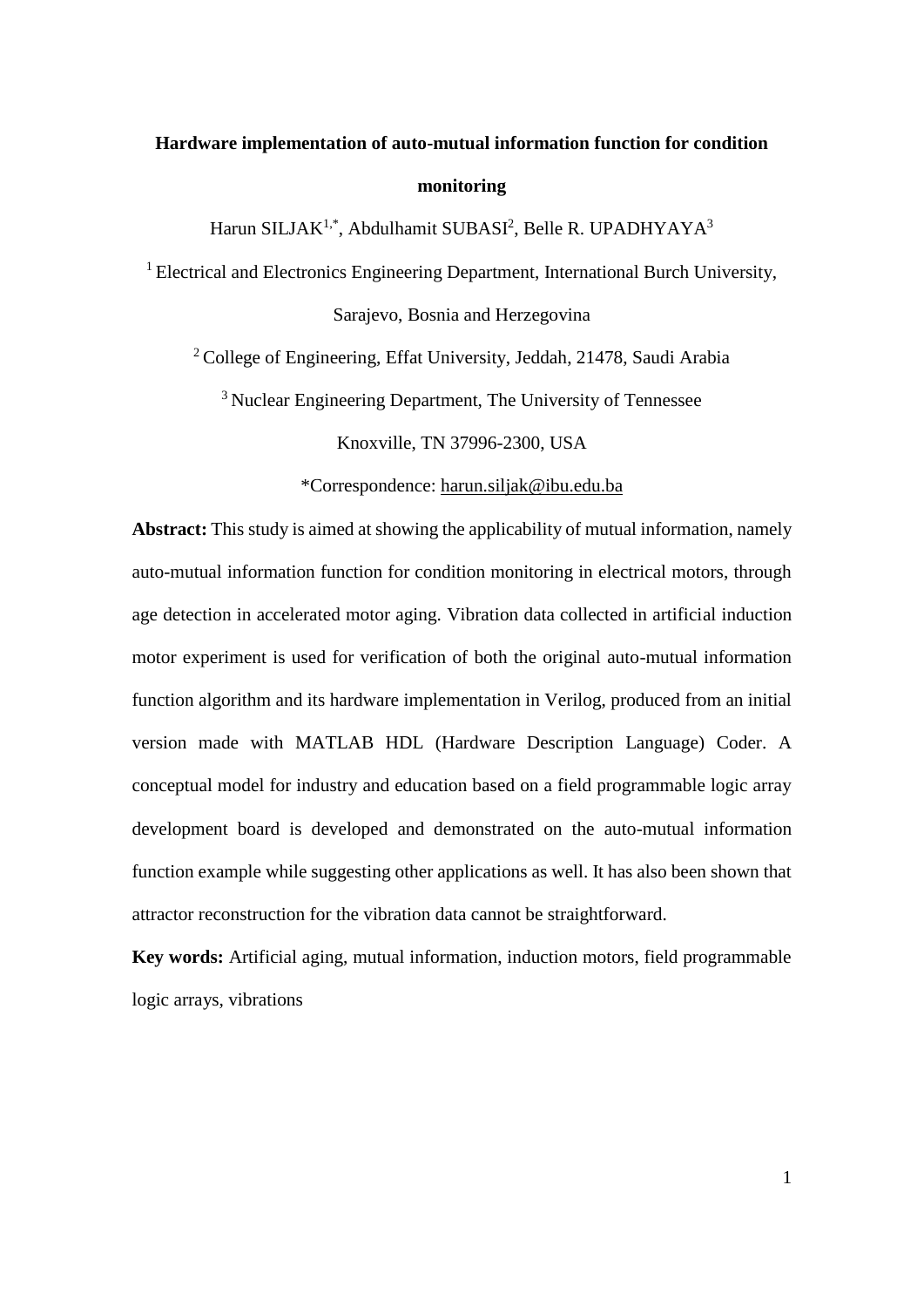## **1. Introduction**

The question of motor age identification using vibration signals has been studied thoroughly in the past [1,2]. Methods based on dynamical systems theory have been proposed [3], but they ask for more thorough insight, which is provided in this paper. This study provides an analysis of dynamical system properties of artificial motor aging vibration data, a novel method for age detection and an implementation of this method in an innovative conceptual model.

Regarding realization, the idea of condition monitoring algorithm implementation in hardware is not new [4-6]. There have been efforts to implement some new and specific algorithms in hardware, but some classical algorithms have been neglected as their applicability to condition monitoring was not acknowledged. Implementations so far, as in general case of condition monitoring as well, have been focused on machine learning [4], while the work presented here will focus on a signal processing technique from the dynamical systems theory.

In work presented here, we introduce a novel framework for condition monitoring prototyping and training, which we use as the platform for a hardware implementation of auto-mutual information function calculator. While it is usually used in dynamical systems theory for attractor reconstruction, here we show that the auto-mutual information function is a good indicator of motor state, when applied to its vibration signals.

In the second section of the paper, we present the fundamental concepts our implementation relies on: the auto-mutual information function, hardware description and the problem of the artificial motor aging. While describing the listed concepts, we also discuss the way we implement them. In the third section, we show the results of our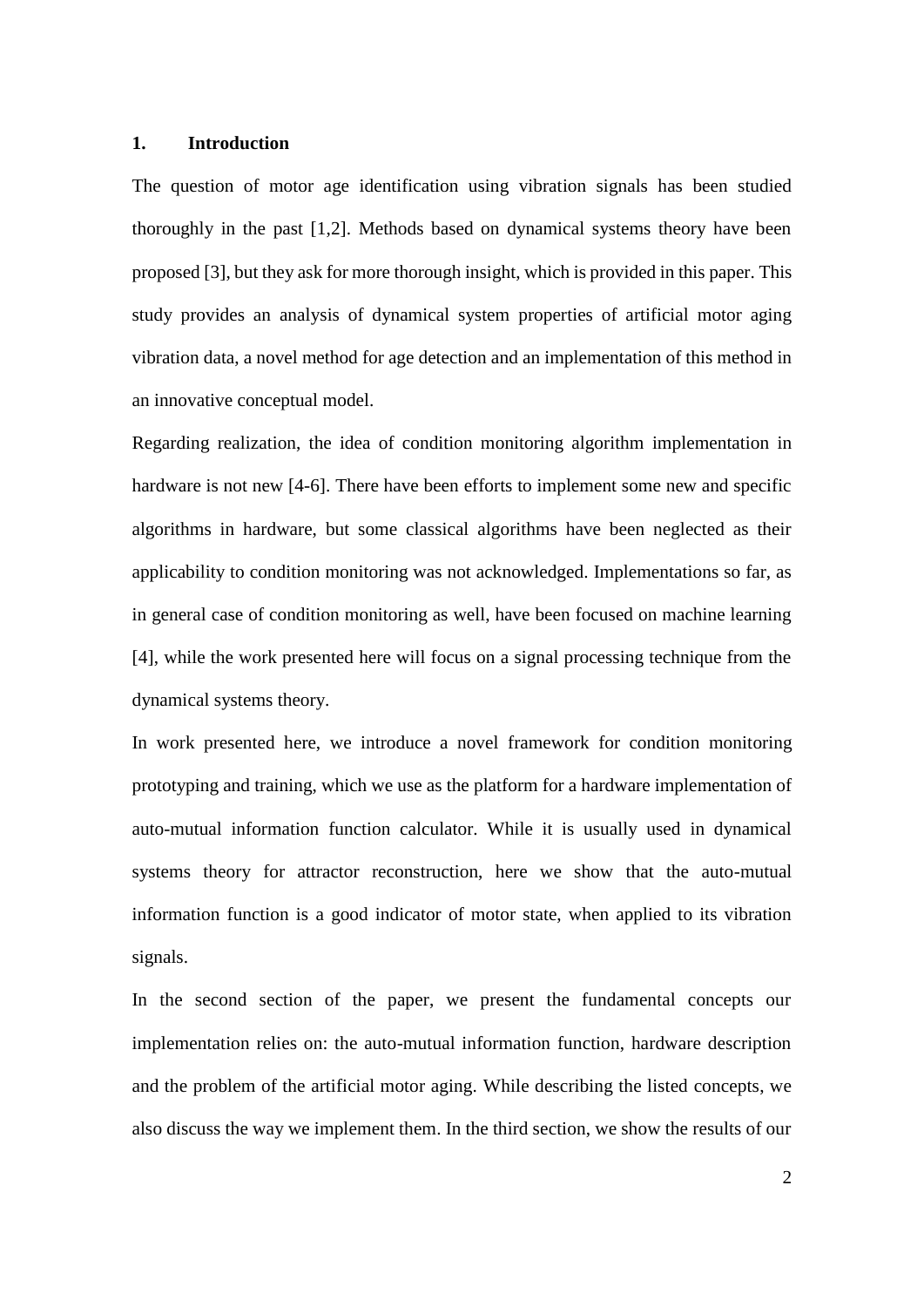proposed solution applied to two fundamentally different problems of condition monitoring, artificial and non-artificial motor aging. Finally, we discuss the results obtained before drawing conclusions and implications for future work.

## **2. Materials and methods**

# **2.1. Auto-mutual Information Function**

To calculate Lyapunov exponents which are suggested as a feature useful for motor condition determination in earlier work [3], the attractor has to be reconstructed. Since in general, we do not have more than one or at most two time series from the process (and the underlying dynamics have higher dimensions), other coordinates in phase space need to be generated. A common approach is one using a delayed version of the existing coordinates and applying the Takens theorem [7]. This method depends heavily on two parameters, the delay time and the embedding dimension.

There is no optimal algorithm for these parameters, but some plausible approaches were introduced. For example, the delay time can be determined using auto-mutual information function [8], while a false neighbor-like approach can be used for embedding [9]. After this attractor reconstruction, the Lyapunov exponent can be calculated. The most used algorithm for that is one proposed in [10], but others have been proposed as well, such as Sato's [11], which is the algorithm for Lyapunov exponent calculation in MATLAB compatible OpenTSTOOL software [12] based on non-linear time series algorithms and methods presented in [13].

As the auto-mutual information function (AMIF) is going to be used extensively in this letter, it will be defined here.

For systems *S* and *Q* with discrete states  $s_1$ ,  $s_2$ ,  $\dots$ ,  $s_n$  and  $q_1$ ,  $q_2$ ,  $\dots$ ,  $q_m$  with respective probabilities  $P_s(s_1)$ , ...,  $P_s(s_n)$  and  $P_q(q_1)$ , ...,  $P_q(q_m)$  the mutual information function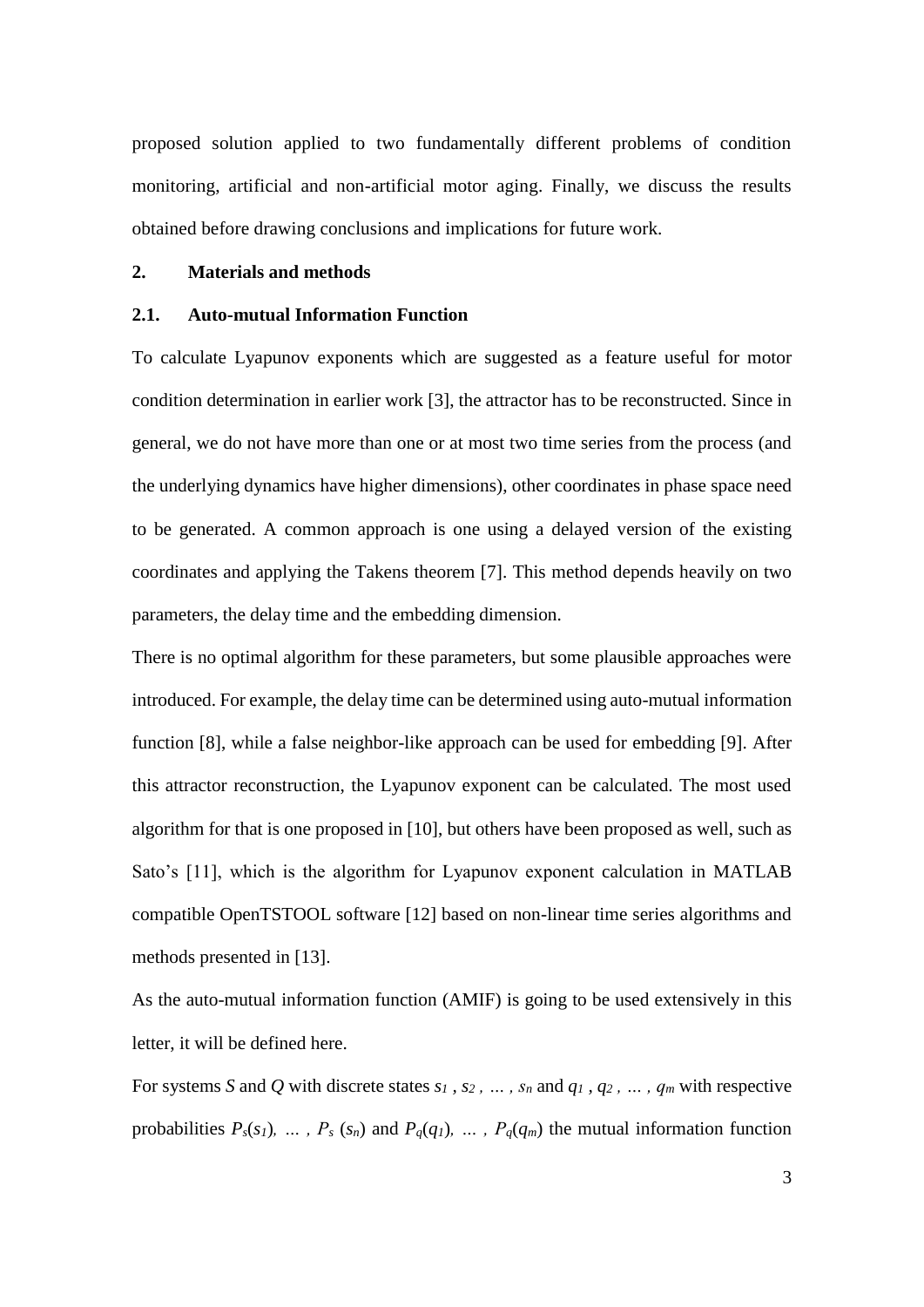*I*(*Q,S*) is the number of bits of *q* that can be predicted on average given a measurement of s:

$$
I(Q, S) = \sum \sum P_{sq}(s_i q_j) \log \frac{P_{sq}(s_i q_j)}{P_s(s_i) P_q(q_j)} \tag{1}
$$

where  $P_{sq}(s_i,q_i)$  is the probability that  $s=s_i$  and  $q=q_i$ . In order to apply this in experimental data, *Psq* is to be estimated by partitioning of *S-Q* plane into elements. *Psq* is represented by the ratio of the number of points in an element and the total number of points.

After obtaining the first minimum of the auto-mutual information function (seen in a graphical representation in Figure 1 for a motor vibration signal), its index can be used as the delay time for generation of other coordinates in the phase space. Cao's dimension estimation algorithm is applied to determine the number of such coordinates. Abscissa value where its characteristic  $d_I$  drops for the first time denotes the embedding dimension. Furthermore, its *d<sup>2</sup>* characteristic is used for determinism checking: it is constant in case of pure stochastic signals. After these two parameters (delay time and embedding dimension) are acquired, the reconstruction is straightforward.

At that point, the Lyapunov exponents can be calculated by applying any of the proposed algorithms. Namely, the Sato's algorithm finds the Lyapunov exponent for the time series as the slope of the particular probability curve in its rising part.



**Figure 1.** Auto-mutual information function for vibration series 0 (a) and 7 (b).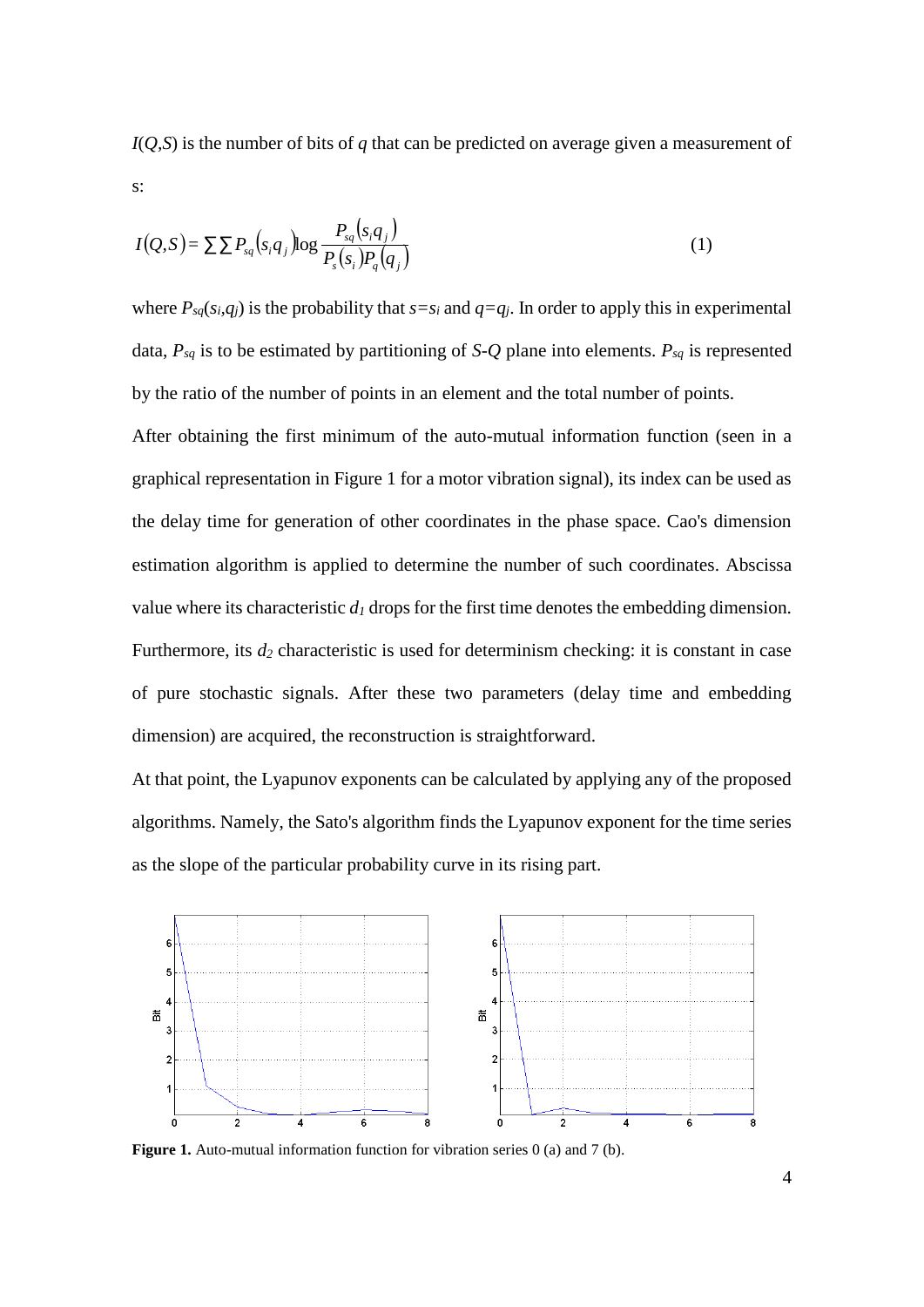## **2.2. Hardware Description**

Since this research is not conducted on a dedicated motor testbed, this practical implementation should have the possibility to be verified using the existing data records in a Hardware-in-loop (HIL) setup. Validation of condition monitoring methodologies in HIL setup has been done before, so it can be considered a reliable procedure [14]. While a generalized form of this device will be discussed in this subsection, a particular algorithm (auto-mutual information function) is chosen as a proof of concept to be

implemented for demonstration purposes.

1

The system that is going to be developed within this study will have a physical system on chip (SoC) doing the condition monitoring and a virtual motor. Virtual motor's vibration is physical monitoring system's input, while the output of the physical system does not necessarily have to return to the virtual motor, which would make this more of a driven prototype than an HIL. As we are going to see, this system is, in fact, closer to the original concept of HIL.

Altera's FPGA (Field Programmable Gate Array) development board DE2i-150 is chosen for this project. This board's contents feature a combination of Altera Cyclone IV FPGA and an Intel Atom processor. This compact board, 26.7 cm  $\times$  17.6 cm  $\times$  4.2 cm weighing under 1 kg is easily transported, programmed through USB interface with a PC from Altera's Quartus II IDE. Altera's software enables easy SoC building with their own implementable processor Nios-II, and the Atom processor can run any operating system (Yocto Linux is pre-installed).\*

The project outline is shown in Figure 2a, representing the following idea:

Altera Inc. DE2i-150 Development Kit FPGA System User Manual. Terasic 2013.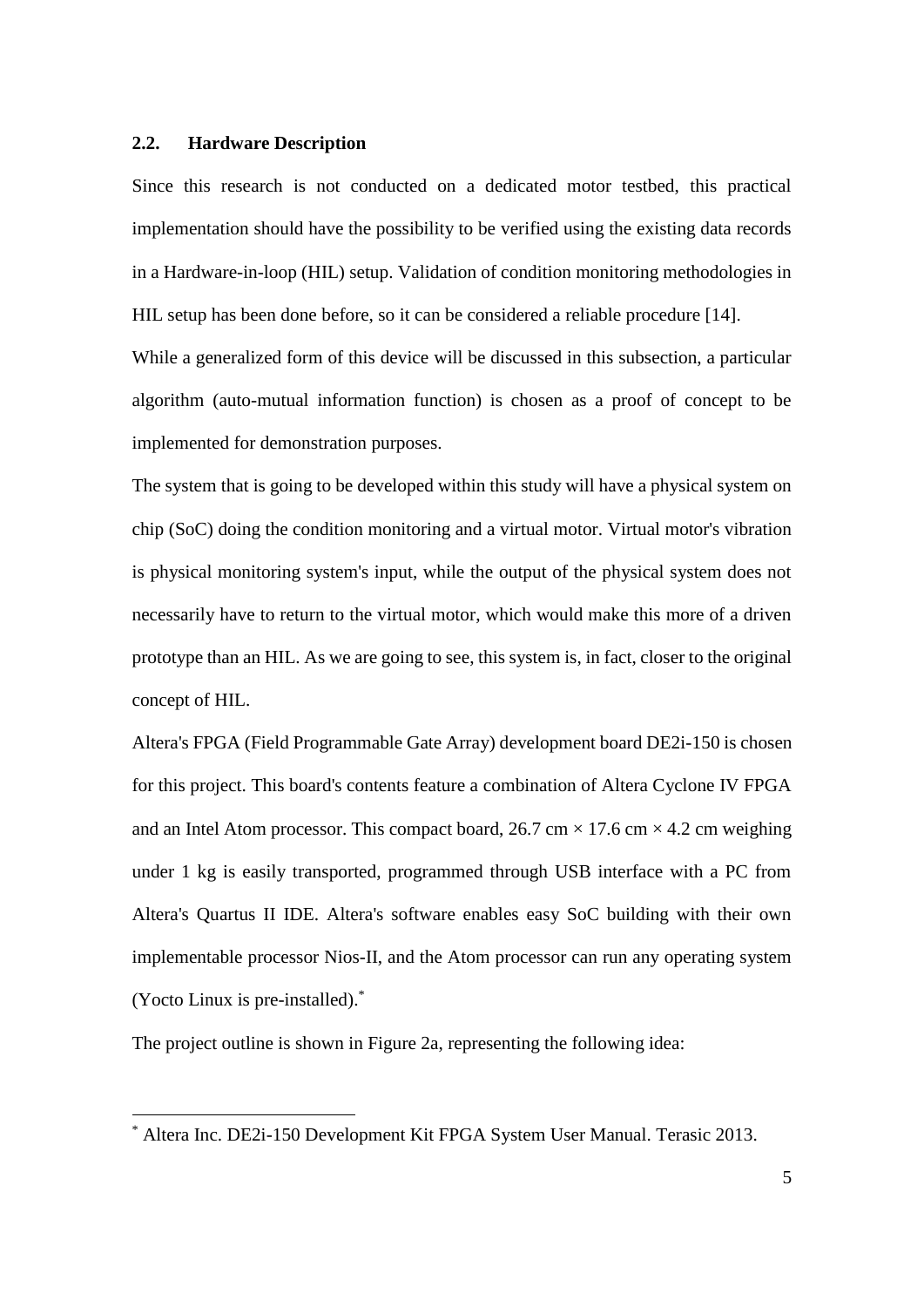- 1. The emulator subsystem can reproduce already recorded vibration data and send it to the FPGA design.
- 2. The FPGA design is an implementation of a vibration processing algorithm that accepts inputs either from the emulator subsystem or the real sensors.
- 3. Control input is a simple switching scheme in which the emulator subsystem and the FPGA algorithm implementation are informed of the working mode: emulator is commanded which of the predefined files to reproduce, and the FPGA part is informed whether to expect inputs from sensors or the emulator subsystem.
- 4. Sensor input is an accelerometer with analog-to-digital conversion suitable for real-life applications with induction motors.
- 5. Output can be any display representing the state of the motor as determined by the FPGA implemented algorithm.
- 6. The server is an external computer capable of commanding the emulator on its own.

To make this general design realistic, DE2i-150 board is used, and the design from Figure 2a becomes the concrete system in Figure 2b.

- 1. The emulator subsystem is C-code running on Intel Atom with Yocto OS communicating with FPGA through PCIe interface.
- 2. The FPGA design is placed on the Altera Cyclone IV.
- 3. Control input can be either the set of switches from the DE2i-150 board or the IR remote controller with DE2i-150's IR receiver.
- 4. Sensor input is DE2i-150's on-board three-axis accelerometer.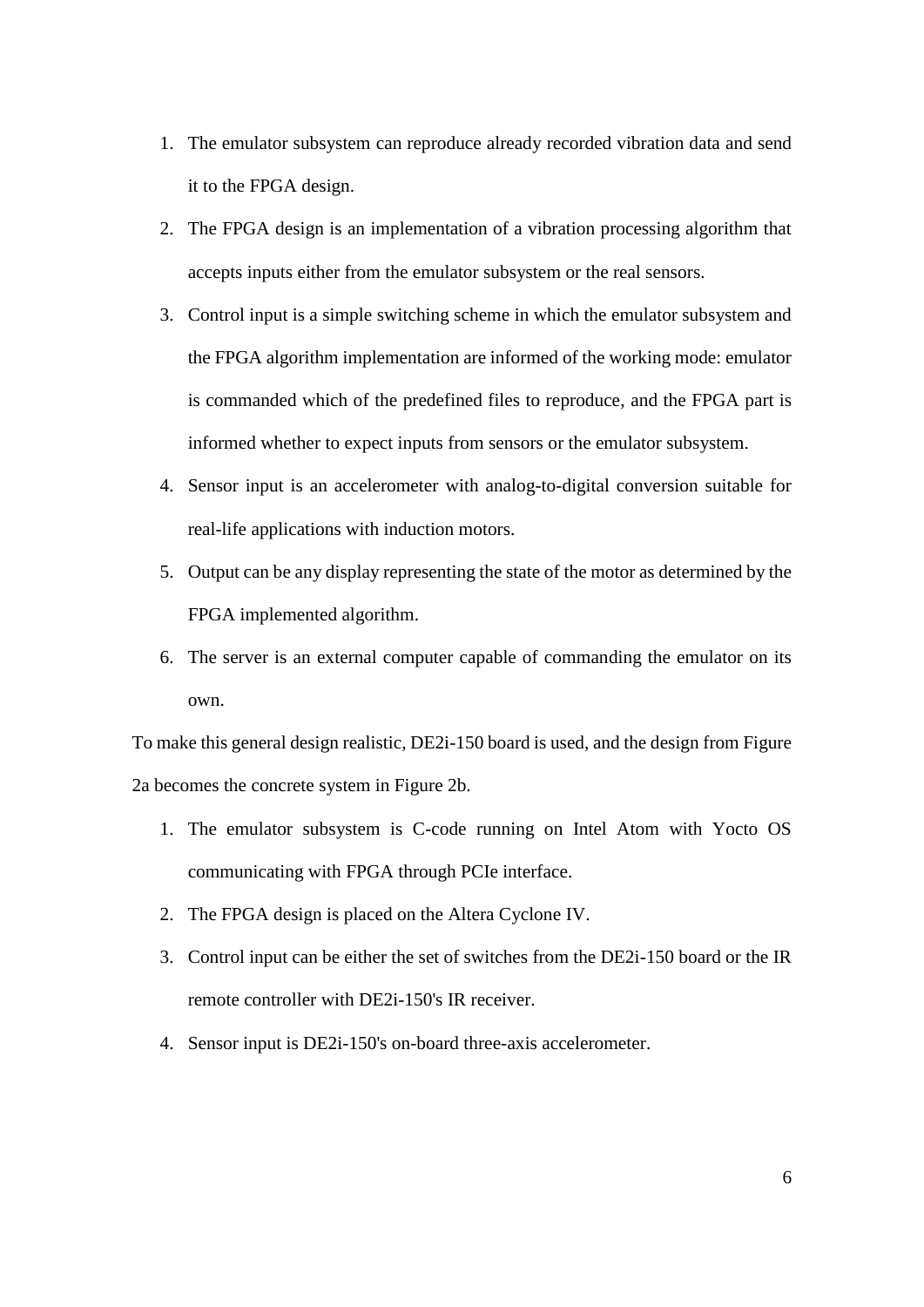- 5. Output can be the DE2i-150's LCD or Ethernet (or Intel Wi-Fi) since it is relatively simple to make a web server on the FPGA part using Nios-II (an outof-the-box web server solution is delivered with all DE2 boards).
- 6. The server is an external computer capable of commanding the emulator through SSH (Secure Shell). This can also be done using wireless, so the boards act as parts of a wireless sensor network.

It is worth noting that the emulator and the algorithm can coexist in a single chip: we use separate entities (FPGA and Intel Atom processor) for enhanced performance of the emulator, but it could have been on the FPGA together with the algorithm implementation, as a separate module connected to the same bus. Another convenient reason to use separate chips is keeping the emulator fixed (processor + dedicated memory) and non-volatile while changing the algorithm implementation all the time (FPGA).

A system like this one is another contribution in introducing HIL to curricula which is a growing trend for over a decade now [15,16] and enabling dynamical learning in areas of embedded systems design, condition monitoring, signal processing and even web programming if everything is done through (web) servers.



**Figure 2.** Generalized system design (a) and particular design on DE2i-150 (b)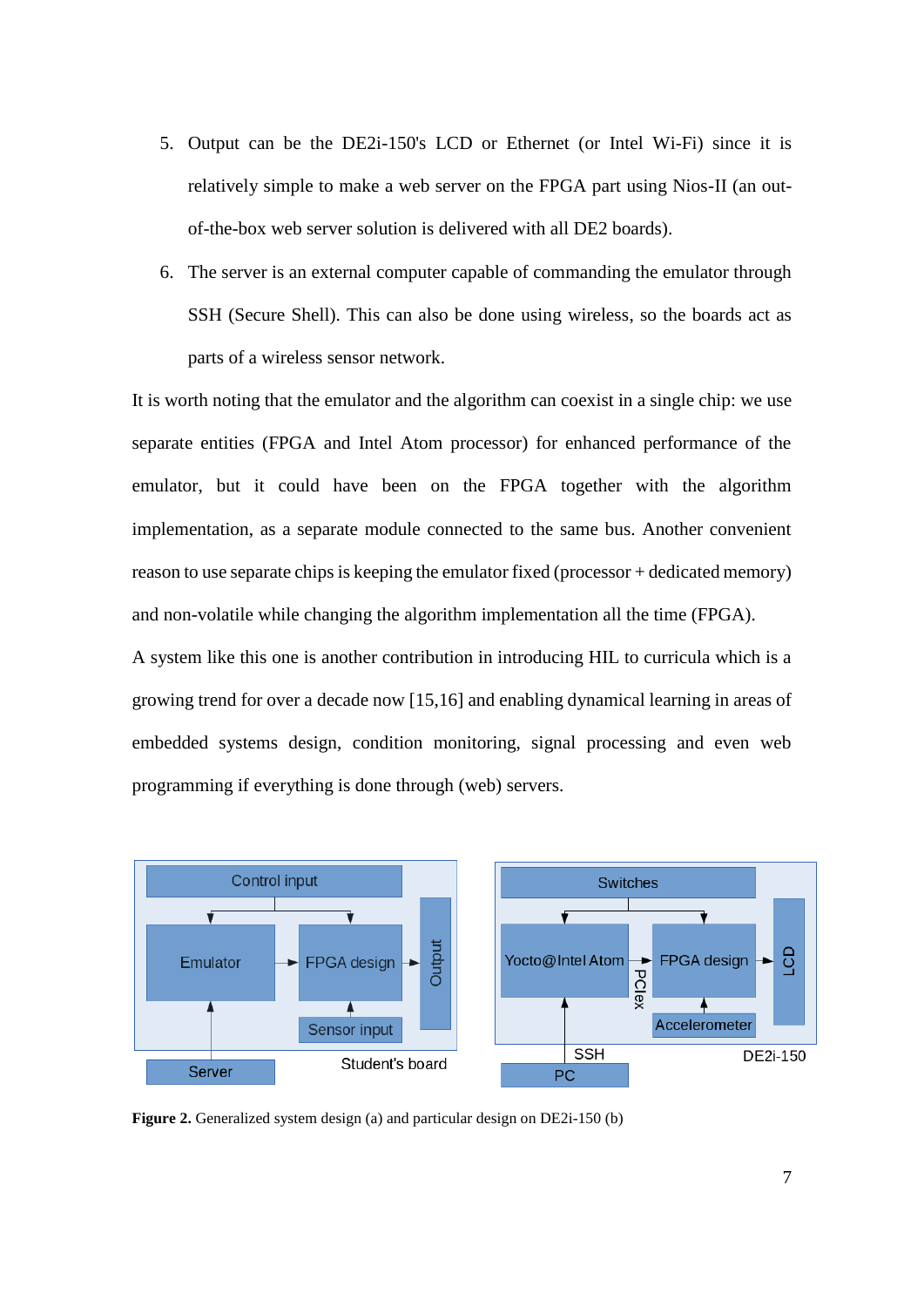Since attractor reconstruction is not usually implemented on FPGA devices, choosing to implement the AMIF-based method on the device in question is both a novelty and a proof of concept. The basis for auto-mutual information function implementation in Verilog that is going to be placed on the FPGA is the MATLAB code from [12]. It can be simplified generically to the following sequence of steps:

- 1. Converting the data into the 1-128 range
- 2. Making of histogram *A* for all data points except for the last *lmax*, where *lmax* is the maximum lag, *m* points in total
- 3. Making histogram *B* for *m* data points starting at index (lag) *l* , where *l* changes between 1 and *lmax* Making common two-dimensional histogram *AB* for sets *A* and *B*
- 4. For every value *v* in this common histogram, calculating  $v \cdot \log_2 v / (v_A v_B)$  where *v<sup>A</sup>* and *v<sup>B</sup>* are corresponding values in histograms *A* and *B* and summing all these expressions. This is AMIF(*l*).

The procedure repeats until  $l = l_{max}$ . It is easily seen that this is indeed equivalent to the previously introduced formula (1). This procedure is shown graphically in Figure 3 as well.

This algorithm however needed to be converted in a real-time form, so that it does not wait for the whole data buffer to fill to perform the AMIF computation. This has led to the hardware design shown in Figure 4.

At every received sample from the sensor at the input, the algorithm performs updating the histograms and updating the value of the auto-mutual information function. This in practical terms means: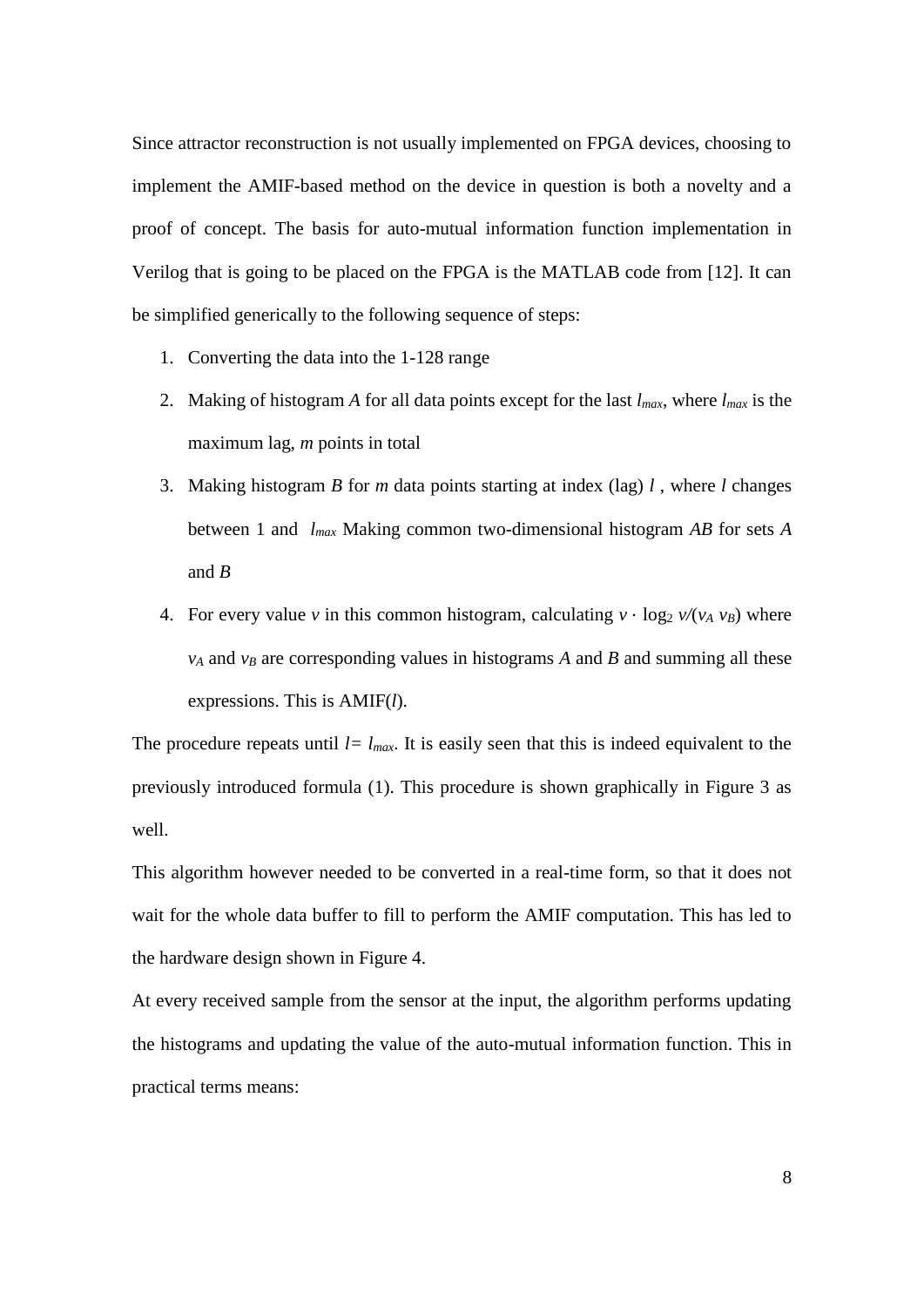- 1. Update two numbers in histogram A: count in the bin the new sample belongs to is incremented and the count in the bin the sample that is now being removed from the calculation window is decremented.
- 2. Same goes for histograms B and AB, with a note that there will be *l* of these.
- 3. The AMIF value is updated by updating the terms in it which have been influenced by the new sample (and the removal of the oldest one). This counts for two rows and two columns of AB histogram (the added sample column, the removed sample column, the delayed added sample row and the delayed removed sample row).

The exchange of information with the memory is limited to updating a small constant number of values and fetching a small number of rows and columns of histogram AB. The question of implementing the *l* times repeated parts of the design is addressed later in the paper, together with time and space constraints.



**Figure 3.** Graphical representation of AMIF calculation process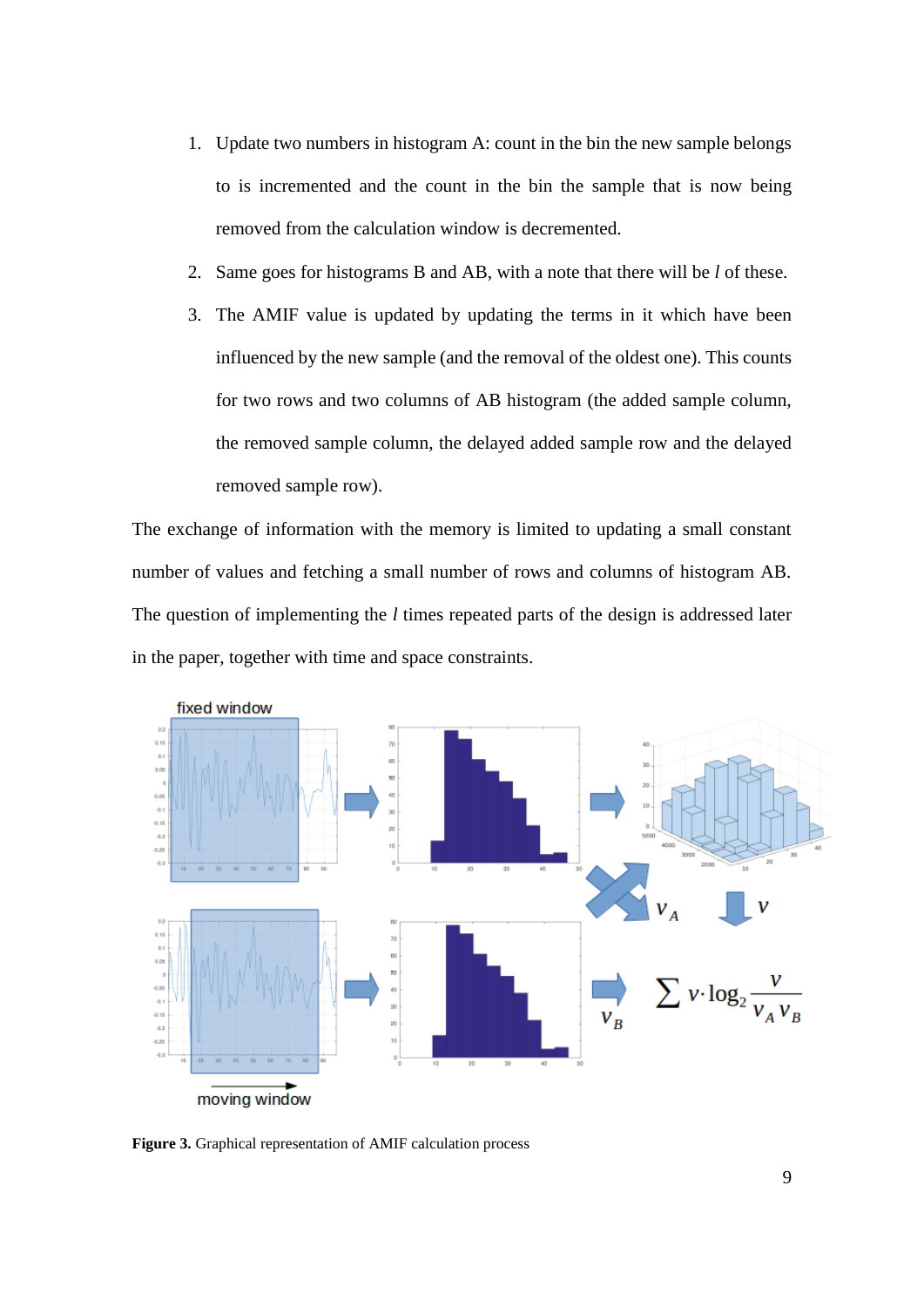

**Figure 4.** Hardware architecture of real-time AMIF calculation

Of course, other algorithms could have been implemented as well. The existence of Altera's megafunctions for FFT (Fast Fourier Transform) makes this procedure easier for the Fourier spectrum-based methods. Implementation of other methods may be a part of future work.

# **2.3. Artificial Aging**

1

In the artificial motor aging data acquisition process, an induction motor was subject to chemical, thermal and electrical artificial aging compliant to the standard procedure.† The electrical discharge needed for fluting from the shaft to the bearing to cause bearing damage was induced in an experimental setup [17,18].

The fluting run of 30 minutes consisted of the 5 HP induction motor running with no load and with an external 27 A, 30V AC current to the shaft. In each cycle's end, the motor subject to aging was run on full load to measure its performance, recording data at a

<sup>†</sup> IEEE-117 (1974) IEEE Standard Test Procedure for Evaluation of Systems of Insulation Materials for Random-Wound AC Electric Machinery.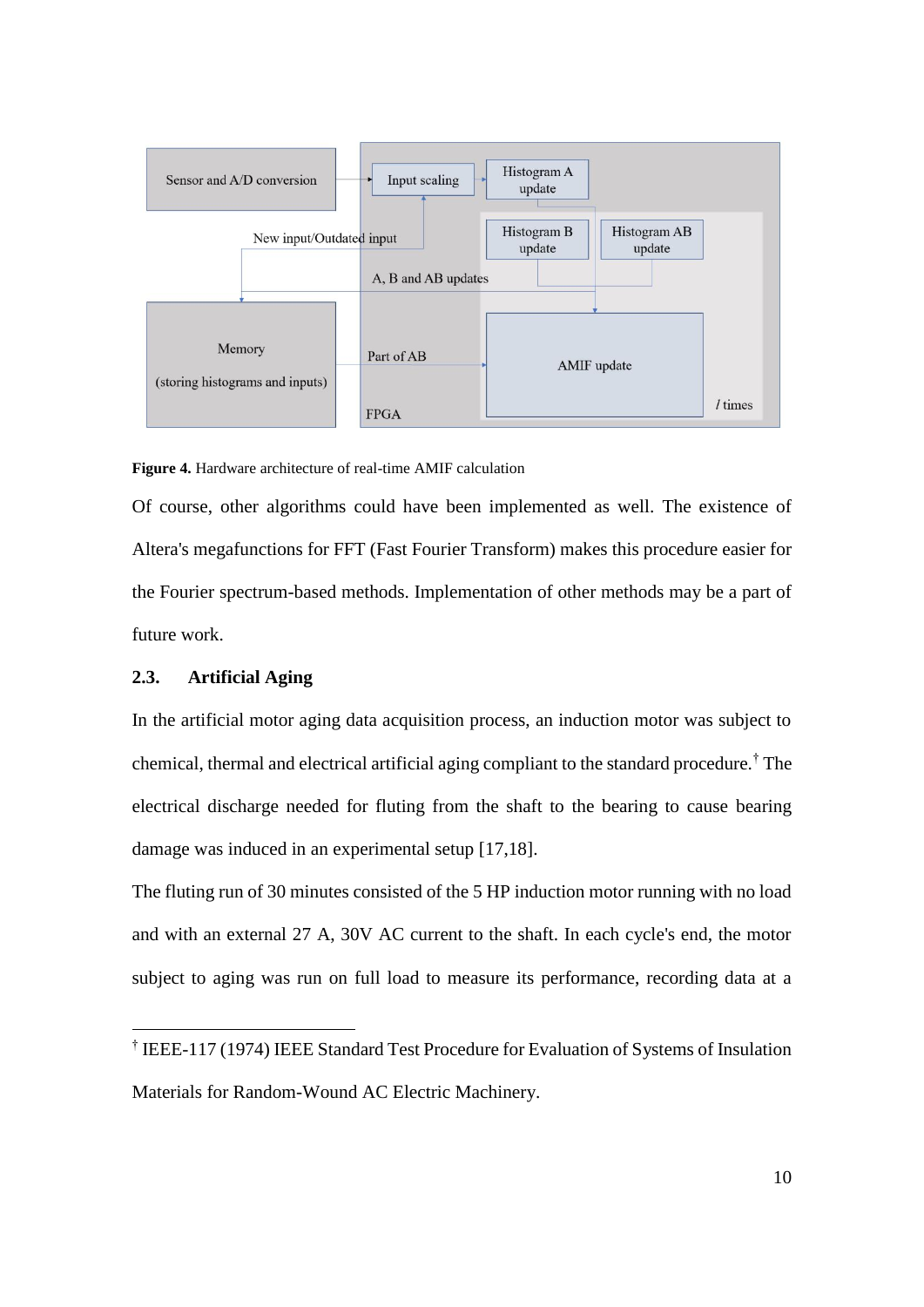sampling frequency of 12 kHz. The motor was placed on a motor performance test platform. From the experimental setup seen in Figure 5, high-frequency data with a sampling frequency of 12 kHz was collected. In this case, we are working with eight 10 second time series (120,000 samples) representing motor condition from the healthy case (state 0) to the last working case (state 7).

The data collected in this experiment was used in several studies on motor state detection based on vibration measurements [3, 18-22]. In this paper, we do not only aim to demonstrate the applicability of AMIF-based approach to age determination but also to give a wider perspective through implementing it in hardware and offering a framework for training and testing purposes. In terms of the relationship of the results presented here and results of other methods, a comparison between them can be found in [22]. The method proposed here has the advantage of perfectly separating the aged from the good condition: it does not give a monotonic indicator of deterioration, but a sharp threshold "good – aged". That makes it the best option in the binary classification option [22].



**Figure 5.** The experiment setup: (a) configuration, (b) and (c) cross-section AA' and BB' respectively. Numbers 1-4 denote electrical and mechanical measurement sensors, 6-10 accelerometers. [17,18]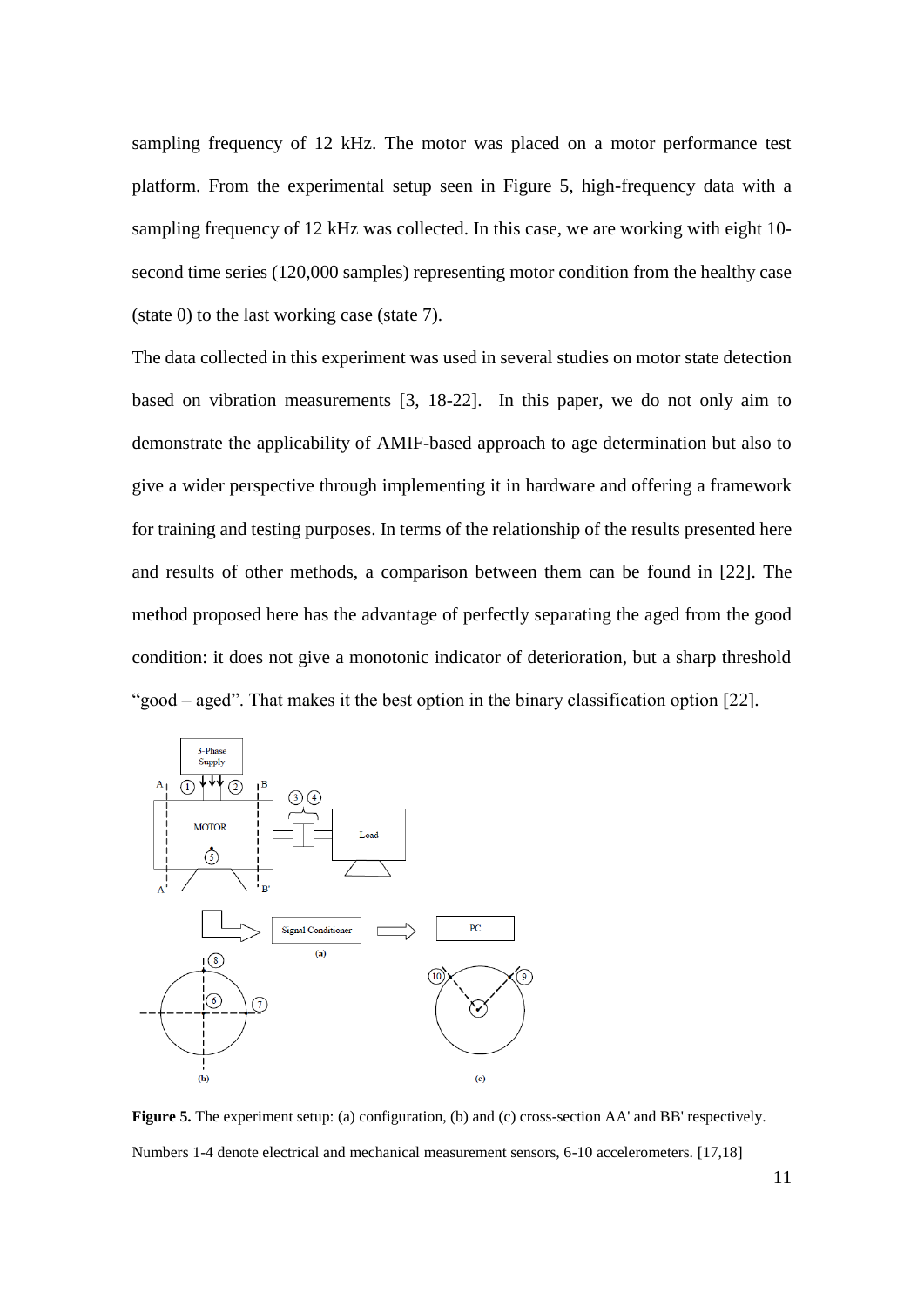# **3. Results**

#### **3.1. Attractor Reconstruction**

Using the OpenTSTOOL, plots of auto-mutual information function for all the time series were obtained. Two characteristic plots (for time series 0 and time series 7) are shown in Figure 1. First minima for the first four signals are equal to 4, while the first minima for the second four signals are equal to one. These values are used for embedding dimension estimation. Plots of the dimension-determining Cao characteristics are omitted, but it is worth mentioning that the location of the first drop in the characteristic for any of the vibration signals is larger than 8. As [23] has shown that with 100,000 points only the dimension less than eight can be reconstructed, further reconstruction and Lyapunov exponent calculation are not feasible.

#### **3.2. Automated Hardware Description**

MATLAB's HDL Coder enables conversion of MATLAB m-files to VHDL/Verilog for most of Altera's FPGA chips, so the conversion of the auto-mutual information function code was conducted automatically. Before having the HDL Coder convert the m-file to Verilog, adjustments must be made on the available code. However, the code produced by the converter is additionally manually optimized and prepared for the particular hardware deployment, memory manipulation, etc.

To complete the standalone system, one only needs to provide the C-code to run on the Atom processor which would feed the data stream to the FPGA, together with a module to buffer the data. Since this Verilog code's verification has been conducted in MATLAB by using the testbench environment, there was no need for the development of the C-side, but it is conceptually clear.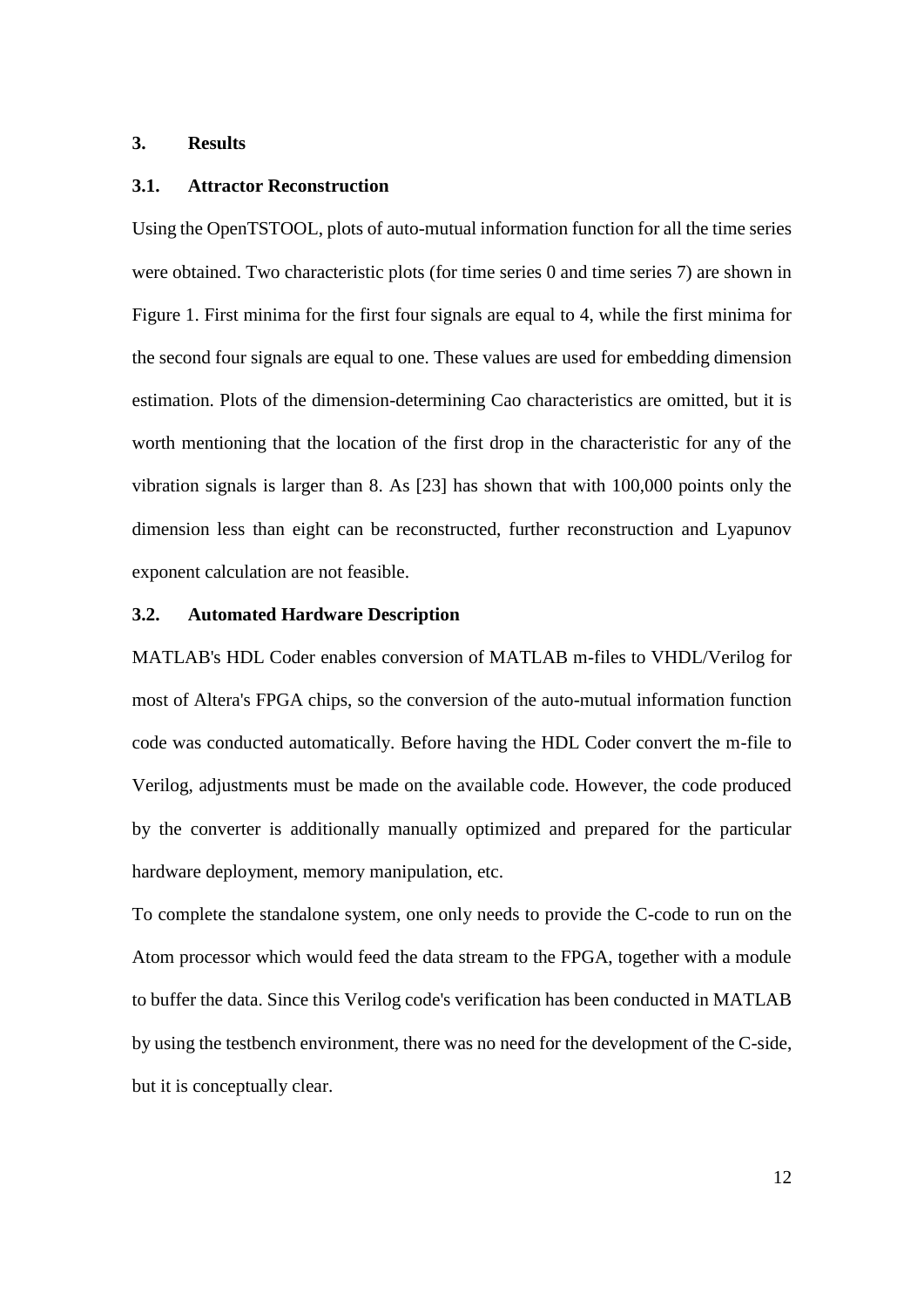The AMIF update part in Figure 4 is the only computationally demanding part of the design: it performs *4n* multiplications, *8n* logarithm calculations and *8n* additions where *n* is the number of sampling levels. For a single value of *l* this brought the design in our testing phase to 3 thousand logic elements used (the rest of the logic can be ignored for this analysis) for 128 sampling levels. Having 150,000 logic elements available in the development system we used, this meant the possibility of implementing all *l* repetitions of the AMIF updates (and corresponding histograms) in parallel: for 15 lag values it had us using less than 10% of the elements available.

Regarding the input frequency achievable, the design has no problem with frequencies up to 3 MHz. Since the sampling frequency of the data in our case was 12 kHz, we note that executing *l* repetitions could have been done on a single module in a loop without affecting real-time properties of the algorithm. For 15 lag values this approach lowers the effective frequency to 200 kHz, which is still an order of magnitude above the sampling frequency of the accelerometer data.

## **3.3. Motor age detection**

Results of workbench tests on 512 samples from different parts of artificial motor aging signals are shown in Table 1. The testing was conducted by taking 15 windows of 512 samples from each of the artificial motor aging vibration series and leading it to the AMIF module with 32 sampling levels. These low figures both in terms of the number of samples and the number of sampling levels are taken to show how low can the optimization go, and still provide insightful results for condition monitoring. Smaller numbers here also mean simpler synthesis, as the histogram implementation has the complexity of *n* or  $n^2$ , where *n* is the number of sampling levels. If we use the MATLAB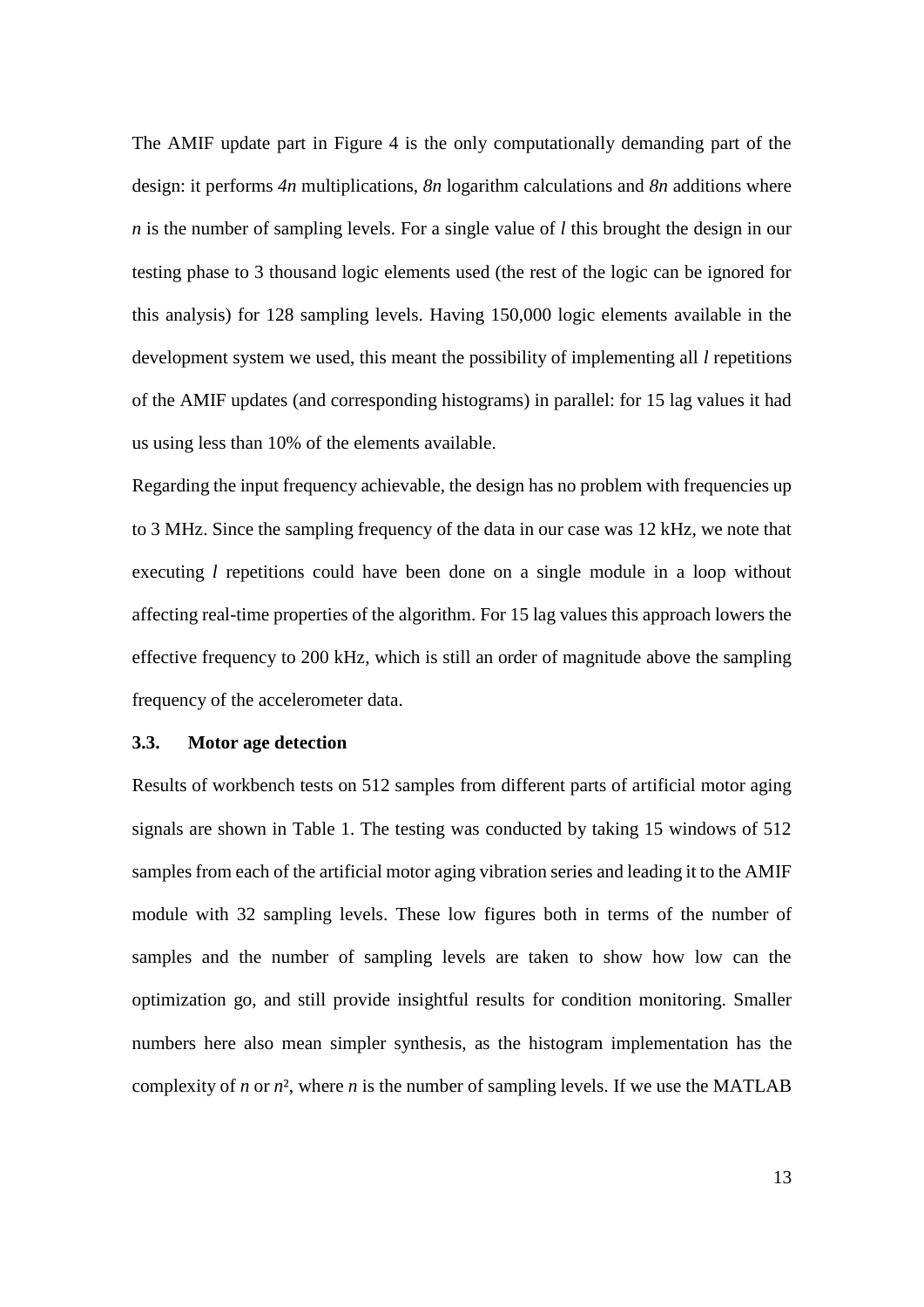HDL Coder directly, for small values of *n* this can directly be implemented on the FPGA,

even without using the RAM chips.

| Sample/series 0 |                      |  |  |                  |  |
|-----------------|----------------------|--|--|------------------|--|
| Mean            | $3.73$ 3.67 2.67 2.4 |  |  | $1.87 \mid 1.73$ |  |
| Std. dev.       |                      |  |  |                  |  |

**Table 1.** 15x8 testing on hardware implementation of AMIF

| Table 2. 10 x 8 testing of AMIF on non-artificial aging |  |
|---------------------------------------------------------|--|
|---------------------------------------------------------|--|

1

| Day       |     |     | 3   |                                           |  |     |  |
|-----------|-----|-----|-----|-------------------------------------------|--|-----|--|
| Mean      | 2.7 | 2.9 |     | $\vert 2.8 \vert 2.5 \vert 2.7 \vert 2.5$ |  | 1.9 |  |
| Std. dev. | 0.7 | 0.7 | 1.3 | $\vert 0.5 \vert$                         |  |     |  |

Tests ran on this system also include: the 120,000 samples (whole time series) test, 16,000 samples test, both run on the vibration time series; surrogate data test on 120,000 samples phase shuffled vibration data; validation of the algorithm on 8192 samples of Rossler chaotic time series.

Another test was conducted to confirm the applicability of this system, following the example set in [19], where data from non-artificial aging process was used to confirm the efficiency of an algorithm designed on artificial motor aging data. The experimental data were collected in a study<sup>‡</sup> [24] where a motor was running for 8 days, collecting 1-second long vibration data at 10-minute intervals before breaking down due to bearing failure. In this study, just like in [19] data from the accelerometer placed on the later failed bearing was used (Figure 6). Ten 1 second samples were randomly picked for each day and algorithm was applied to them with results shown in Table 2.

<sup>‡</sup> Lee J, Qiu H, Yu G, Lin J. Rexnord Technical Services. Bearing data set. IMS, University of Cincinnati, NASA Ames Prognostics Data Repository, http://ti.arc.nasa.gov/project/prognostic-data-repository, 2007.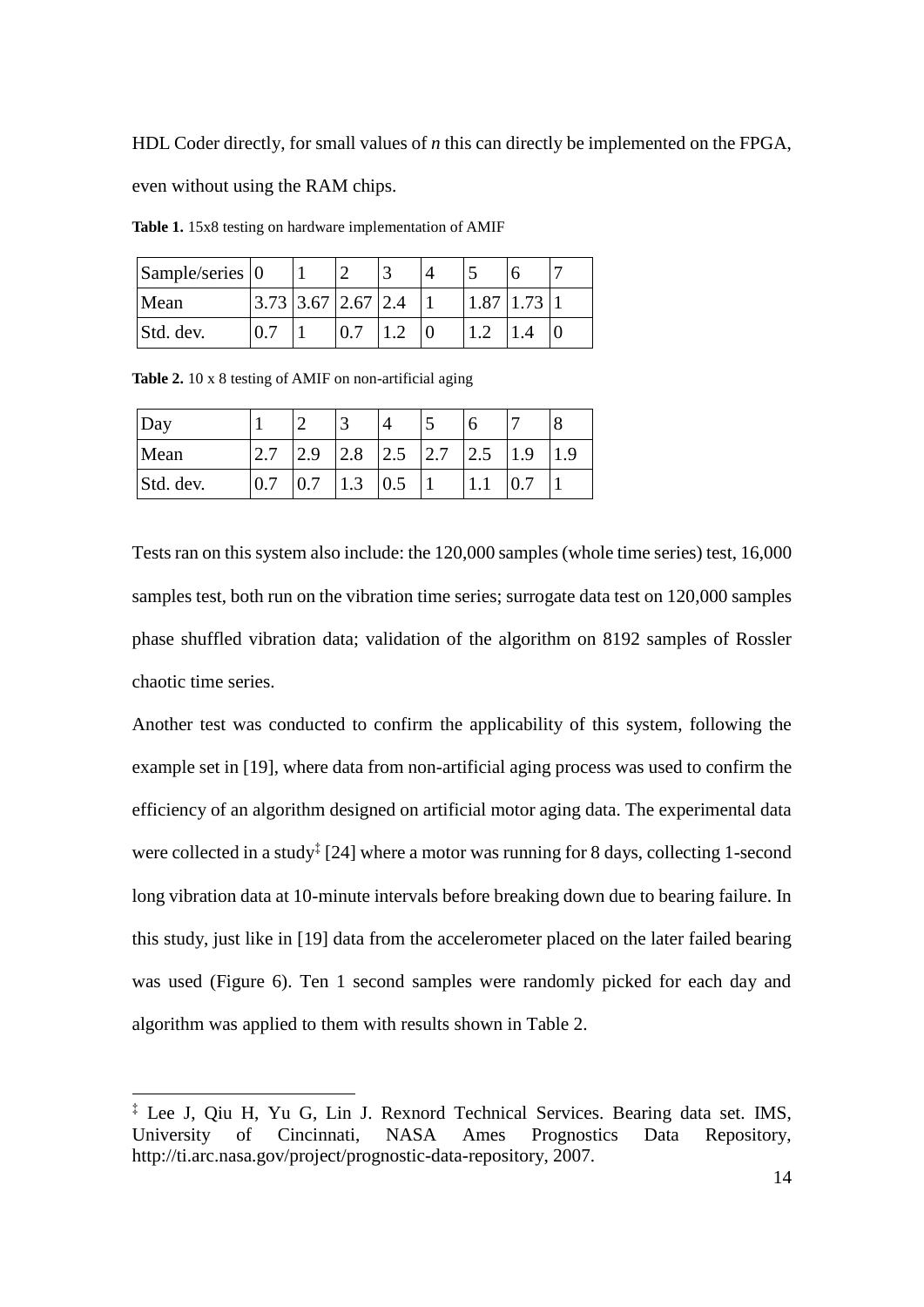

**Figure 6.** Setup in non-artificial motor aging case [24]

Results obtained in this section indicate a relationship between the motor age and the index of the first auto-mutual information function minimum. This link will be discussed in detail in the following section.

## **4. Discussion**

The important result of this research is the delay time as extracted from auto-mutual information function (first minimum). The first four time series (representing the first half of aging process) have  $\tau = 4$ , while the second four (second half of aging process) have  $\tau$  $=1$ . This is a discriminatory feature for determining roughly the motor age, therefore applicable for maintenance. An interesting fact worth investigating further is that the same is found for surrogate data as well (applying the surrogate algorithm described in [25]), meaning that the "color" of the noise-vibration is dominant in the sense of this feature. Still, as it has been seen before [20], Hurst exponent as another signal feature based on noise color does not follow a similar pattern.

How is the auto-mutual information function related to motor health? With the change of motor state, amplitude and frequency of motor vibrations change. An energy shift towards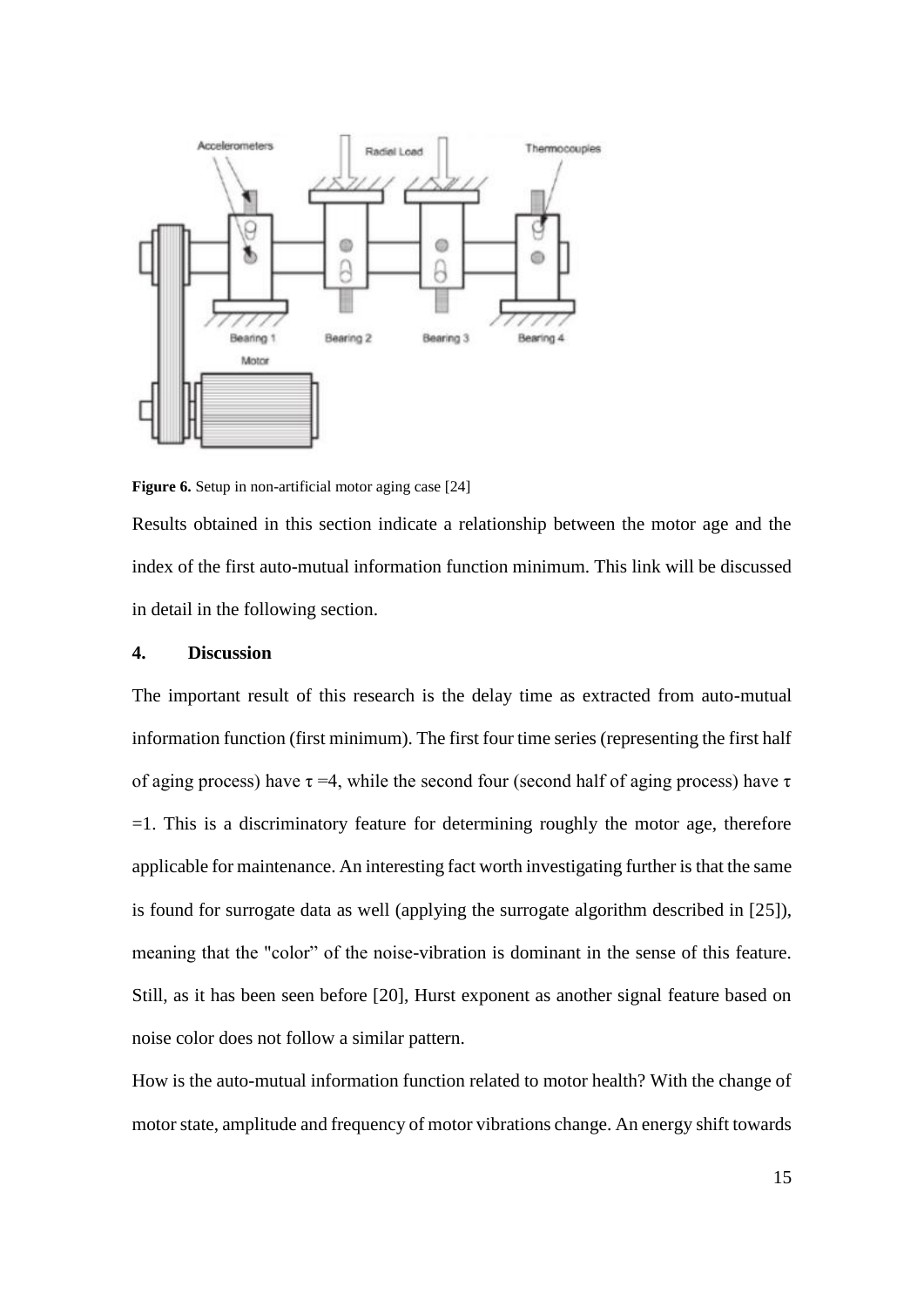higher frequencies due to inner fluting faults has been observed before [17]. With this change in frequency and amplitude, it takes fewer samples (less time) for the auto-mutual information function to reach the minimum, and hence the index value decreases. It has been shown before, however, that observing only frequency or only amplitude is not as efficient [17].

The second result is the conclusion that no low-dimensional chaos appears in any of these vibration signals, leaving two options open: high-dimensional chaos and stochastic nature, and the high-dimensional chaos option is unverifiable based on the theoretical results in [19].

Results obtained from the hardware implementation of AMIF somewhat differ from the results from MATLAB for 120,000 samples. Namely, results show a slightly anomalous behavior for time series 4 (which has been reported before, cf. [21]). This is not crucial, as the 512-point implementation was only for testing purposes. The statistics also show the irrelevance of standard deviation for these calculations, as seen in the table. If the number of samples is increased to 16,000, no deviation exists at all, and all 16,000 samples long time series for the particular motor state return the same result.

It is worth mentioning that the system is validated with the Rossler data with the known first minimum of AMIF at sample no. 14 according to [8]. The algorithm returned 14 as a result even at low sample counts, therefore verifying itself. This implementation allows age differentiation at even a small number of data points (512, which is collected in less than 0.05 seconds). That suggests that the working hypothesis that a simple FPGA system may be designed for condition monitoring of motors subject to artificial motor aging is in fact correct, where a function previously not implemented in hardware got its hardware version. While it is true that this algorithm may be implemented efficiently in digital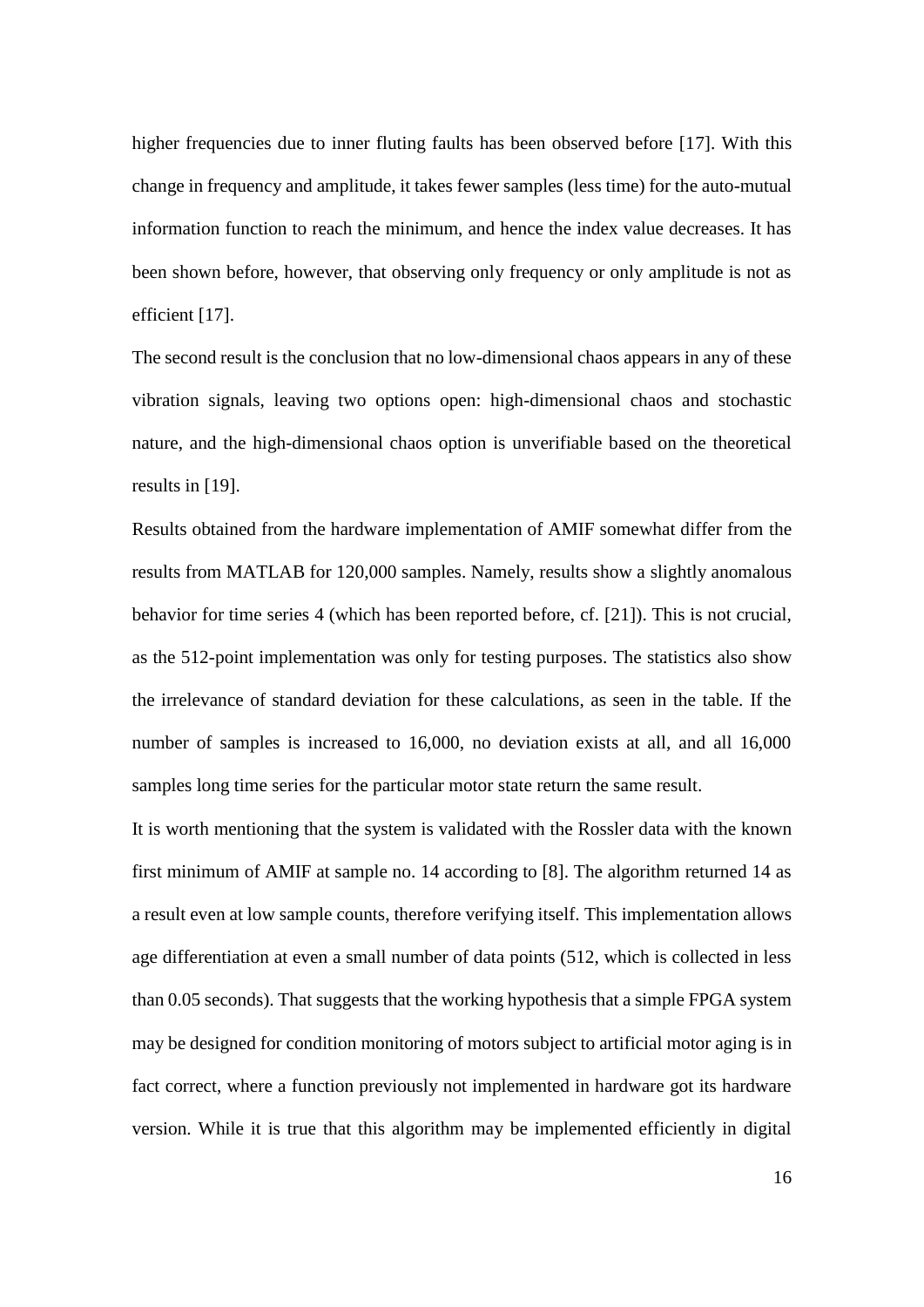signal processors and other processors, a hardware implementation may improve performance and ensure it is not the processing bottleneck. Quick acquisition and processing in this case (under 0.1s) enable real-time work.

The test on other motor data (non-artificial aging) with results shown in Table 2 indicates an abrupt change for day 7 and 8, the same behavior seen in [19] and in the original research [24] caused by the bearing fault. This pattern matches what has been seen in case of artificial motor bearing (i.e. Table 1) and hence supports the possibility of application of this method in motor condition monitoring.

The artificial motor aging dataset has been extensively used ever since the data was collected [17], with some results presented in cited publications [3, 18-22]. Similar to the results of Lyapunov exponent application in [3] or Hurst exponent application in [20], this method shows a clear difference between the results on data set 0 and data set 7. However, it also gives a sharp bound in between, at which the state of the motor significantly changes. On the other hand, there are methods that can measure motor age in a monotonic manner [19, 21] which was not the goal of this method. As mentioned earlier a comparison of data provided by all these methods in terms of feature ranking can be found in [22].

# **5. Conclusions**

We have here presented a hardware implementation of auto-mutual information function serving as a condition monitoring tool for electrical motors and indicating the motor state in both artificial and non-artificial motor aging processes. From a wider perspective, a flexible framework for condition monitoring and education purposes based on a customizable hardware architecture was introduced with the auto-mutual information function as a proof of concept.

17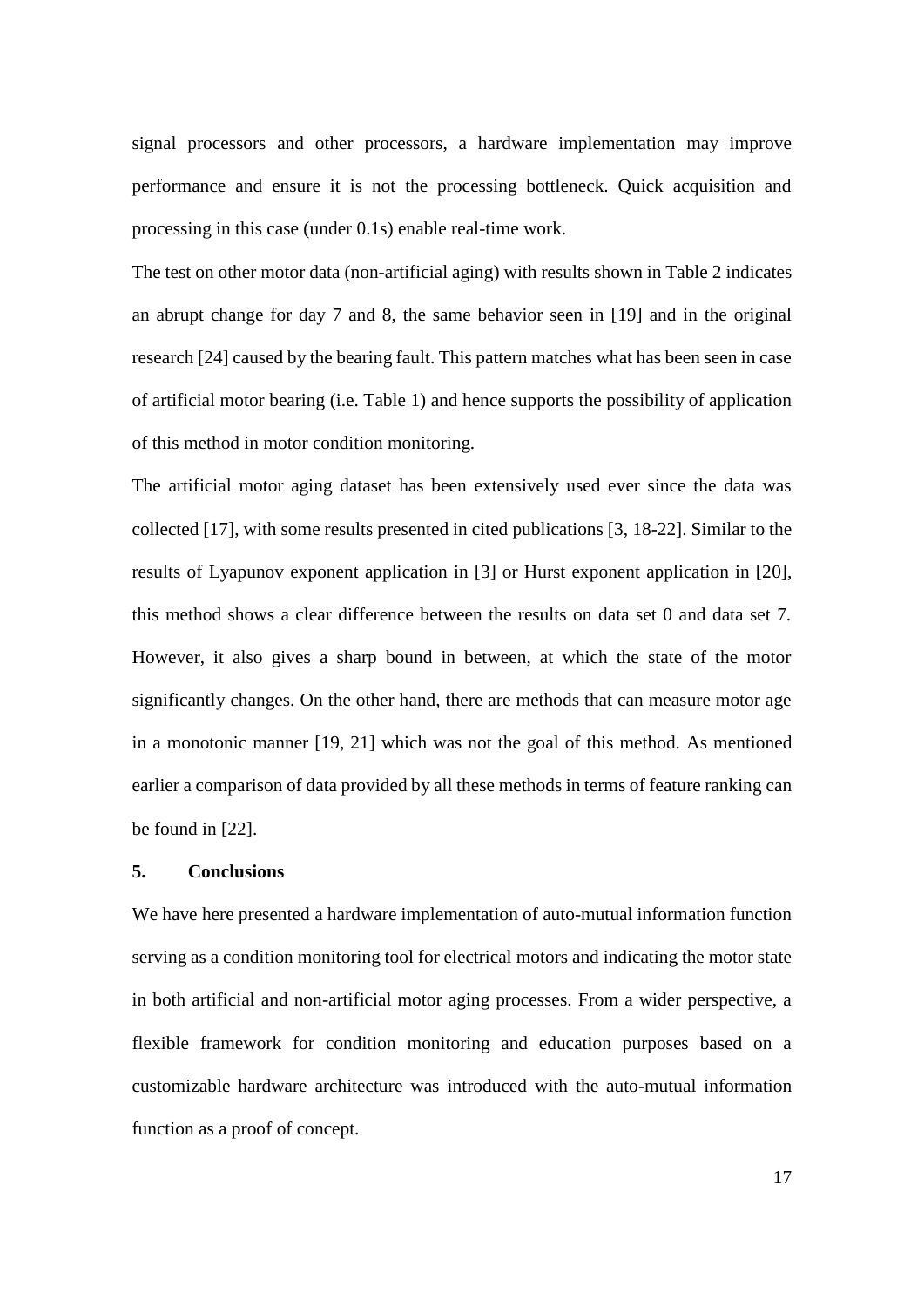While the attractor reconstruction in the case of motor vibration analysis did not prove to be particularly meaningful, the work done here in hardwarization of auto-mutual information function calculation algorithm could serve as a basis for a hardware-based attractor reconstruction module which would be an effective tool in real-time, practical dynamical systems analysis.

Future work in this area may also involve testing the platform on diverse types of motors, implementing different algorithms in the hardware, as well as using the platform in the classroom for various courses. Furthermore, development of custom hardware, a customized version of the general-purpose FPGA board as seen in this letter is a possible next step in this research. Application of auto-mutual information function in the industry is yet to be seen.

#### **Acknowledgement**

This work was supported in part by the Altera Inc. University Program grants BR8133 and LR1300 (2014).

# **References**

[1] Tandon, N. and Choudhury, A., 1999. A review of vibration and acoustic measurement methods for the detection of defects in rolling element bearings. *Tribology international*, *32*(8), pp.469-480.

[2] Sin, M.L., Soong, W.L. and Ertugrul, N., 2003, October. Induction machine on-line condition monitoring and fault diagnosis-A survey. In *Australasian Universities Power Engineering Conference* (pp. 1-6).

[3] Bayram, D., Ünnü, S.Y. and Şeker, S., 2012, September. Lyapunov exponent for aging process in induction motor. In *AIP Conference Proceedings* (Vol. 1479, No. 1, pp. 2257-2261). AIP.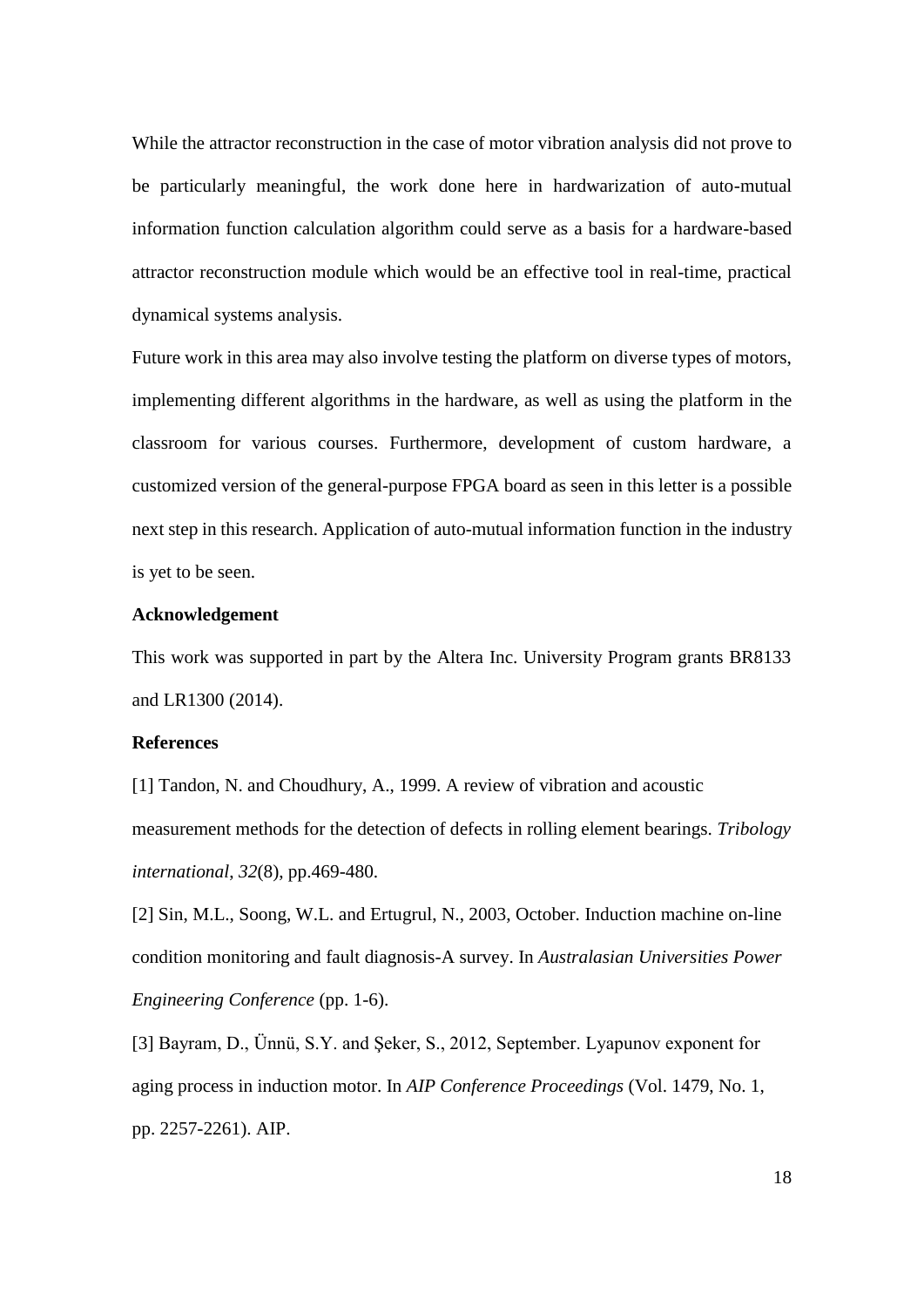[4] Akin, E., Aydin, I. and Karakose, M., 2011, March. FPGA based intelligent condition monitoring of induction motors: Detection, diagnosis, and prognosis. In *Industrial Technology (ICIT), 2011 IEEE International Conference on* (pp. 373-378). IEEE.

[5] Ordaz-Moreno, A., de Jesus Romero-Troncoso, R., Vite-Frias, J.A., Rivera-Gillen, J.R. and Garcia-Perez, A., 2008. Automatic online diagnosis algorithm for broken-bar detection on induction motors based on discrete wavelet transform for FPGA implementation. *IEEE Transactions on Industrial Electronics*, *55*(5), pp.2193-2202. [6] de Jesús, R.T.R., Gilberto, H.R., Iván, T.V. and Carlos, J.C.J., 2004. FPGA based

on-line tool breakage detection system for CNC milling machines. *Mechatronics*, *14*(4), pp.439-454.

[7] Takens, F., 1981. Detecting strange attractors in turbulence. *Lecture notes in mathematics*, *898*(1), pp.366-381.

[8] Fraser, A.M. and Swinney, H.L., 1986. Independent coordinates for strange attractors from mutual information. *Physical review A*, *33*(2), p.1134.

[9] Cao, L., 1997. Practical method for determining the minimum embedding dimension of a scalar time series. *Physica D: Nonlinear Phenomena*, *110*(1-2), pp.43-50.

[10] Wolf, A., Swift, J.B., Swinney, H.L. and Vastano, J.A., 1985. Determining Lyapunov exponents from a time series. *Physica D: Nonlinear Phenomena*, *16*(3), pp.285-317.

[11] Sato, S., Sano, M. and Sawada, Y., 1987. Practical methods of measuring the generalized dimension and the largest Lyapunov exponent in high dimensional chaotic systems. *Progress of theoretical physics*, *77*(1), pp.1-5.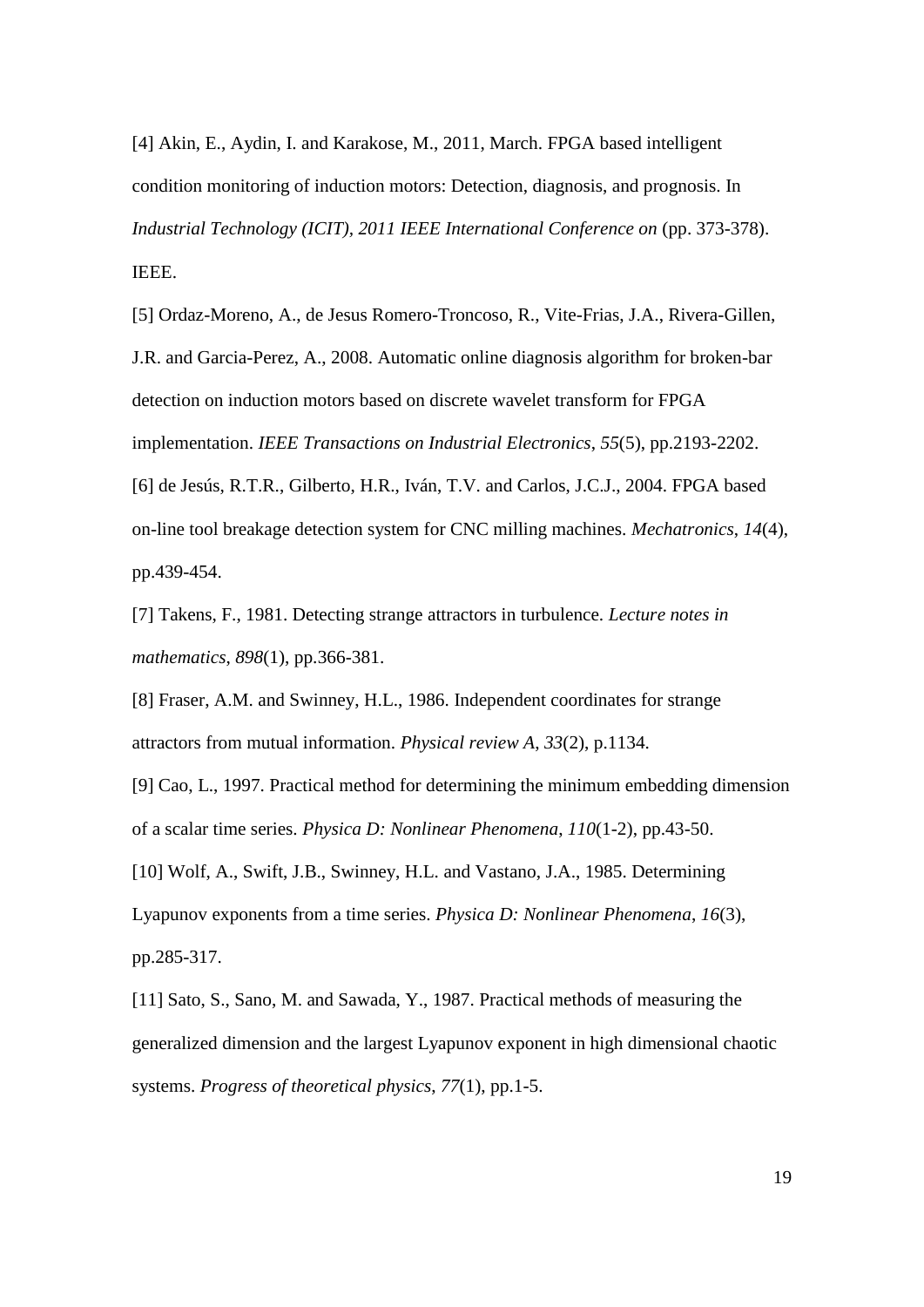[12] Merkwirth, C., Parlitz, U., Wedekind, I., Engster, D. and Lauterborn, W., 2009. OpenTSTOOL user manual. *Göttingen, Germany: Drittes Physikalisches Institut, Universität Göttingen*.

[13] Parlitz U., 1998. Nonlinear time-series analysis. In Suykens J.A.K, Vandewalle J, (eds.) *Nonlinear Modeling*. Springer US,. pp. 209--239.

[14] Baracos, P., Murere, G., Rabbath, C.A. and Jin, W., 2001. Enabling PC-based HIL simulation for automotive applications. In *Electric Machines and Drives Conference, 2001. IEMDC 2001. IEEE International* (pp. 721-729). IEEE.

[15] Grega, W., 1999, November. Hardware-in-the-loop simulation and its application in control education. In *Frontiers in Education Conference, 1999. FIE'99. 29th Annual* (Vol. 2, pp. 12B6-7). IEEE.

[16] Temeltas, H., Gokasan, M., Bogosyan, S. and Kilic, A., 2002, November. Hardware in the loop simulation of robot manipulators through Internet in mechatronics education. In *IECON 02 [Industrial Electronics Society, IEEE 2002 28th Annual Conference of the]* (Vol. 4, pp. 2617-2622). IEEE.

[17] Erbay A.S., 1999. Multisensor fusion for induction motor aging analysis and fault diagnosis. Ph.D, The University of Tennessee, USA.

[18] Ayaz, E., Öztürk, A., Şeker, S. and Upadhyaya, B.R., 2009. Fault detection based on continuous wavelet transform and sensor fusion in electric motors. *COMPEL-The international journal for computation and mathematics in electrical and electronic engineering*, *28*(2), pp.454-470.

[19] Šiljak, H. and Subasi, A., 2014. 1325. A novel approach to Hurst analysis of motor vibration data in aging processes. *Journal of Vibroengineering*, *16*(5).